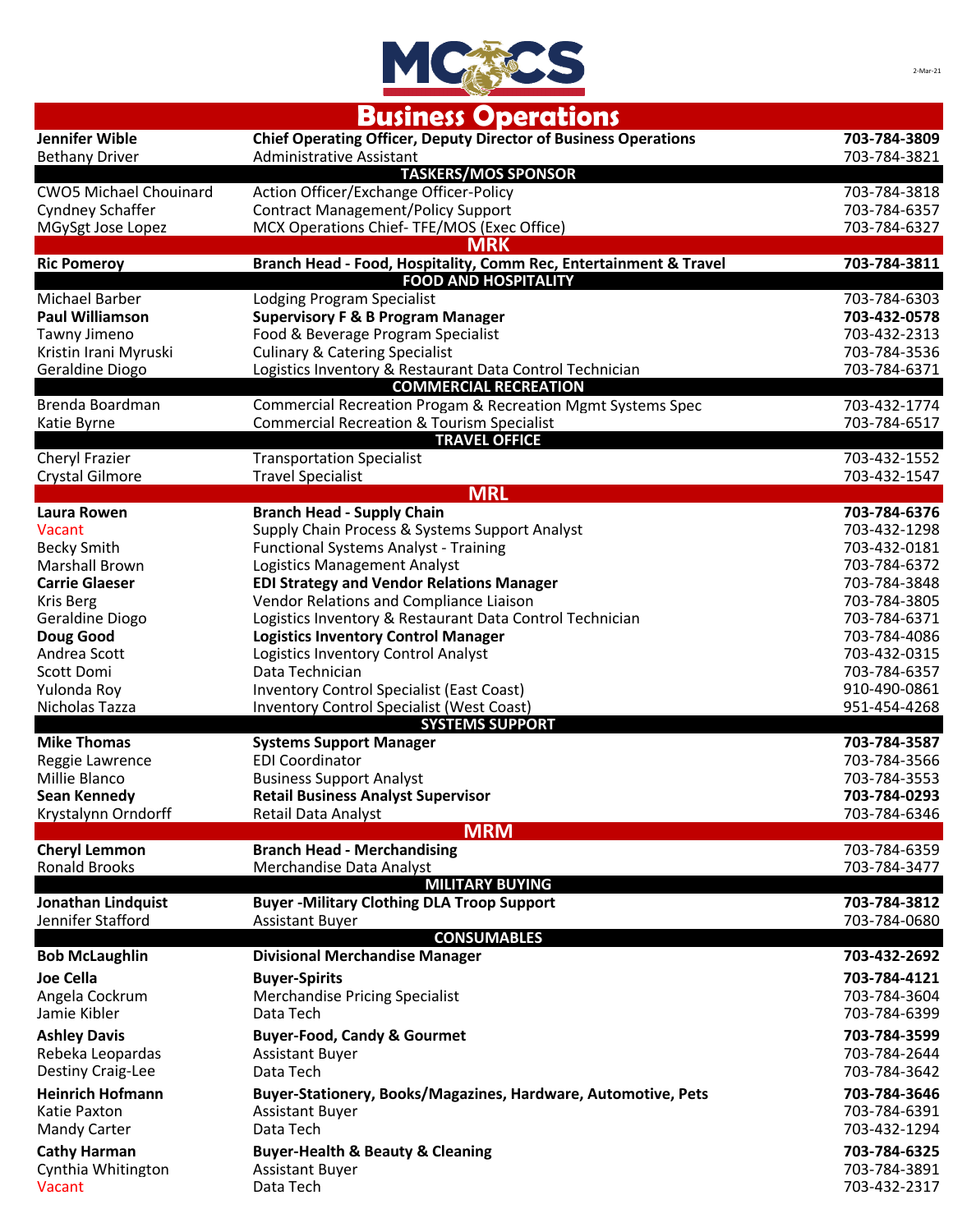| <b>Pia Williams</b>                                  | <b>Buyer-Tobacco, Beer and Wine</b>                                                                                      | 703-432-0345                 |
|------------------------------------------------------|--------------------------------------------------------------------------------------------------------------------------|------------------------------|
| <b>Michael Meyers</b>                                | <b>Merchandise Pricing Specialist</b>                                                                                    | 703-784-4112                 |
| Alma Garcia-Hernandez                                | Data Tech                                                                                                                | 703-784-4088                 |
| Patricia Hall                                        | <b>Buyer-Cosmetics</b>                                                                                                   | 703-784-4028                 |
| Kelley Minahan                                       | <b>Assistant Buyer</b>                                                                                                   | 703-784-4042                 |
| Jennifer Momna                                       | Data Tech                                                                                                                | 703-784-4026                 |
| <b>Sheri Codd</b><br>Vacant                          | <b>Buyer - Non-Alcoholic, Ready to Drink Sports Nutrition</b><br>Data Tech                                               |                              |
| <b>Emily Ferguson</b>                                | <b>Buyer-Personal Care &amp; Sports Nutrition</b>                                                                        | 703-784-2643                 |
| Patrick Lacey                                        | Data Tech                                                                                                                | 703-784-4047                 |
| <b>Rich Daniel</b>                                   | <b>Divisional Merchandise Manager</b>                                                                                    | 703-784-3607                 |
| <b>Tracey Stevens</b>                                | Buyer-Furniture, Toys & Outdoor, Gifts, Home Décor, Trim                                                                 | 703-784-6363                 |
| Melissa Tyson                                        | <b>Assistant Buyer</b>                                                                                                   | 703-784-6306                 |
| Meagan Sprouse                                       | Data Tech                                                                                                                | 703-432-1202                 |
| <b>Eydie Quisumbing</b>                              | <b>Buyer-Tactical, Sporting Goods &amp; Bikes</b>                                                                        | 703-784-3893                 |
| Rebecca Hill                                         | <b>Assistant Buyer</b>                                                                                                   | 703-784-3807                 |
| Joe Castell                                          | Data Tech                                                                                                                | 703-784-6314                 |
| <b>Robin Pruett</b>                                  | <b>Buyer-Home Office, Communications, &amp; Video Games</b>                                                              | 703-784-3839                 |
| <b>Cassidy Metts</b>                                 | <b>Assistant Buyer</b>                                                                                                   | 703-432-1542                 |
| <b>Craig Ukman</b>                                   | Buyer-Electronics, Audio Video & Photo, Maj Appliances                                                                   | 703-784-6383                 |
| Victor Santiago                                      | <b>Assistant Buyer</b>                                                                                                   | 703-784-3824                 |
| <b>Hanifah Thomas</b>                                | (shared with below) Data Tech                                                                                            | 703-784-6371                 |
| <b>Sherry Nazzaro</b><br>Courtney Lothamer<br>Vacant | <b>Buyer-Housewares &amp; Domestics, Small Electrics, Floor Care</b><br><b>Assistant Buyer</b><br><b>Assistant Buyer</b> | 703-784-1323<br>703-432-0739 |
| Jason Dela Cerna                                     | Data Tech                                                                                                                | 703-784-5936                 |
| <b>Peter Leon</b>                                    | <b>Buyer-Military Clothing</b>                                                                                           | 703-784-6307                 |
| Samantha Newton                                      | Data Tech<br><b>SOFTLINES</b>                                                                                            | 703-432-1296                 |
| <b>Wendy Morgan</b>                                  | <b>Divisional Merchandise Manager</b>                                                                                    | 703-784-3606                 |
| <b>Amanda Willison</b>                               | Buyer-Juniors, Activewear, Intimates, RTW, Hosiery, Outerwear & Swim                                                     | 703-784-6380                 |
| McKenzie Gonzalez                                    | <b>Assistant Buyer</b>                                                                                                   | 703-784-6344                 |
| <b>Nancy Sorto</b>                                   | Data Tech                                                                                                                | 703-432-1794                 |
| <b>Sondra Sloat</b>                                  | Buyer-Men's Clothing, Furnishing, Men's Sportswear                                                                       | 703-784-3842                 |
| <b>Marisa Morales</b>                                | <b>Assistant Buyer</b>                                                                                                   | 703-784-2642                 |
| Rachael Seely                                        | Data Tech                                                                                                                | 703-784-6331                 |
| <b>Tammy VanNorden</b>                               | Buyer-Accessories, Jewelry, Watches & Consignment Jewelry, Luggage                                                       | 703-784-6308                 |
| Kaitlynn Philippsen                                  | <b>Assistant Buyer</b>                                                                                                   | 703-784-0679                 |
| Yadira Jones                                         | Data Tech                                                                                                                | 703-784-3896                 |
| <b>Amanda Newton</b>                                 | <b>Buyer-Children's</b>                                                                                                  | 703-784-3883                 |
| Kay Galbraith                                        | <b>Assistant Buyer</b>                                                                                                   | 703-784-6302                 |
| Amanda Howar                                         | Data Tech                                                                                                                | 703-784-6330                 |
| <b>Christine Schlager Quillin</b>                    | Buyer-Missy, Petite, Women's Sportswear & Private Label                                                                  | 703-432-1562                 |
| Aaliyah Lyivers                                      | <b>Assistant Buyer</b>                                                                                                   | 703-784-3875                 |
| <b>Thais Fairlie</b>                                 | Data Tech                                                                                                                | 703-784-3990                 |
| <b>George Bridgforth III</b>                         | <b>Buyer-Young Men's/Activewear</b>                                                                                      | 703-784-6354                 |
| Marie Dixson                                         | <b>Assistant Buyer</b>                                                                                                   | 703-784-4031                 |
| <b>Brandy Tubbs</b>                                  | Data Tech                                                                                                                | 703-784-4673                 |
| <b>Angeleque Vasilakis</b>                           | <b>Buyer-Shoes</b>                                                                                                       | 703-784-3569                 |
| Jessica Stephenson                                   | <b>Assistant Buyer</b>                                                                                                   | 703-784-3846                 |
| Vacant                                               | Data Tech                                                                                                                | 703-784-6364                 |
| <b>Barbara Gallo</b>                                 | <b>Buyer-Military Logo</b>                                                                                               | 703-432-1295                 |
| <b>Hayley Cotto</b>                                  | <b>Assistant Buyer</b>                                                                                                   | 703-784-6304                 |
| Michele Green                                        | Data Tech                                                                                                                | 703-784-3899                 |